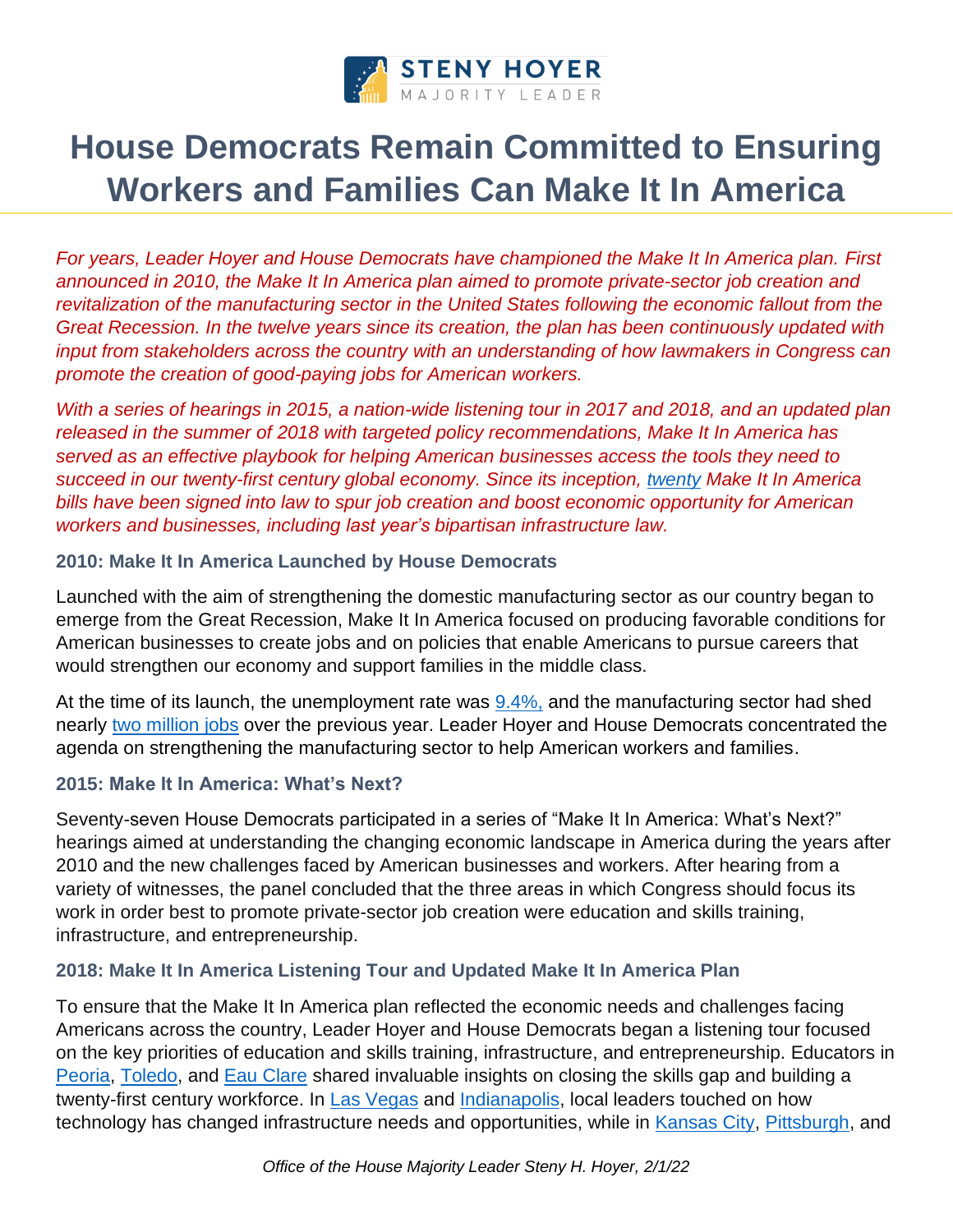[Madison,](https://www.majorityleader.gov/content/hoyer-house-democrats-conclude-third-make-it-america-listening-tour) entrepreneurs and innovators shared thoughts on the need for skilled workers, access to capital, and the challenges that middle market job-creators face in today's economy.

Thanks to the insights and concerns shared on the listening tour, Leader Hoyer announced an updated Make It In America plan later that year focused on building capacity in education and skills training, infrastructure, and entrepreneurship to promote economic opportunity for American workers and businesses in communities across the country.

**Majority Leader Hoyer in 2018:** "Education; entrepreneurship; and infrastructure. In these three areas, Congress needs to step up and act. We need to promote pathways to career opportunities and make training and education more affordable and accessible…we need to unleash our economy and job creation by repairing our aging infrastructure and building the innovative infrastructure of the future. If we can make Congress a partner again in helping businesses and workers get ahead, we can begin to renew Americans' faith in government as a force for good. We can renew Americans' faith that our democratic institutions are strong enough to meet the challenges of the twenty-first century. And we can continue to make America competitive in global markets." [\[7/23/18\]](https://www.majorityleader.gov/content/hoyer-delivers-speech-announcing-house-democrats%E2%80%99-updated-make-it-america-plan)

The updated Make It In America plan aimed to get hardworking Americans ahead by setting targeted goals and recommending policy solutions to achieve them:

## **Education & Skills Training**:

Goals:

- Promote pathways to career opportunities;
- Make training and education accessible and affordable;

Policy Recommendations:

- Promote stackable credentials for students preparing for the workforce as well as for those already in the workforce taking on new career challenges;
- Allow Pell Grants to cover training programs;

#### **Infrastructure**:

Goals:

- Unleash economic growth and job creation by repairing and rebuilding our aging infrastructure;
- Build the innovative infrastructure networks of the future;

Policy Recommendations:

- Enact multi-year, fully funded authorization bills that tackle the backlog for both transportation networks and water infrastructure;
- Build a reliable, efficient, and resilient electrical grid that includes clean-energy resources;
- Promote a modern energy infrastructure that reduces waste and incentivizes storage and alternative forms of energy for vehicles;
- Expand affordable high-speed internet access, including through the accelerated deployment of 5G wireless infrastructure;